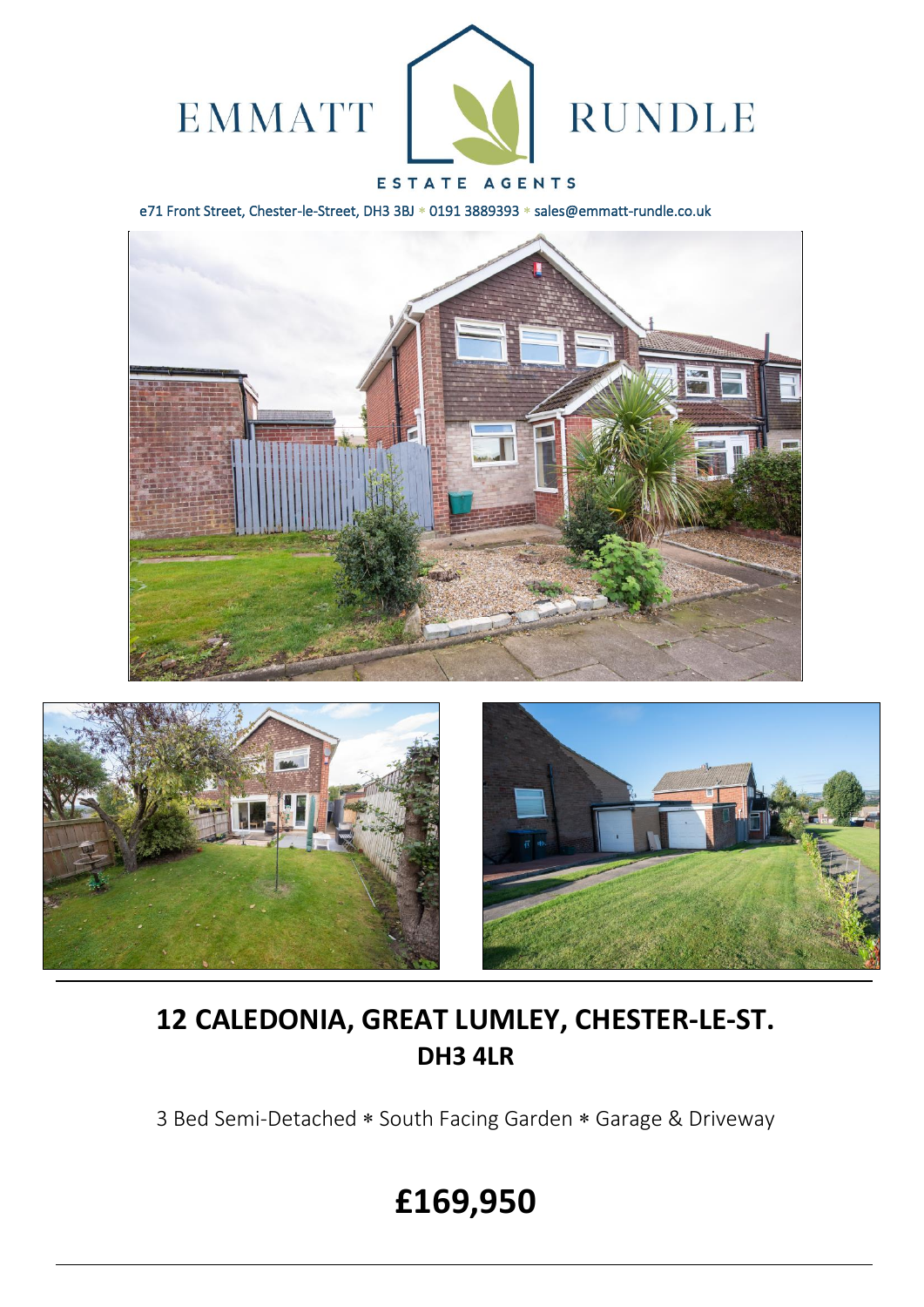#### DESCRIPTION

A three bedroom semi-detached house situated on a large end plot within this popular village. The property provides large family sized living accommodation and three double bedrooms. There are a number of attractive features including open plan lounge with patio doors, private rear garden enjoying a sunny southerly aspect, spacious dining room, well-fitted kitchen, together with long driveway and garage providing parking for several vehicles. There is the benefit of gas central heating via combi boiler and UPVC double glazing throughout.

#### **TENURE**

Freehold

## DIRECTIONS

From the south end of Front Street take the first exit at the roundabout onto Ropery Lane, continue over the next two roundabouts onto Lumley New Road, take the first right onto Back Lane, continue on this road and take the first left then immediately right onto Sandbach, take the first left onto Runnymede, take the second left onto Balmoral and the entrance to the driveway & garage is on the right hand side.

#### GROUND FLOOR



PORCH UPVC door

LOUNGE 24'2" (7.37m) x 9'7" (2.92m) Feature fireplace, wall lights, patio doors to garden, open plan staircase



DINING ROOM 14' (4.27m) x 8'6" (2.59m) Laminate flooring, radiator

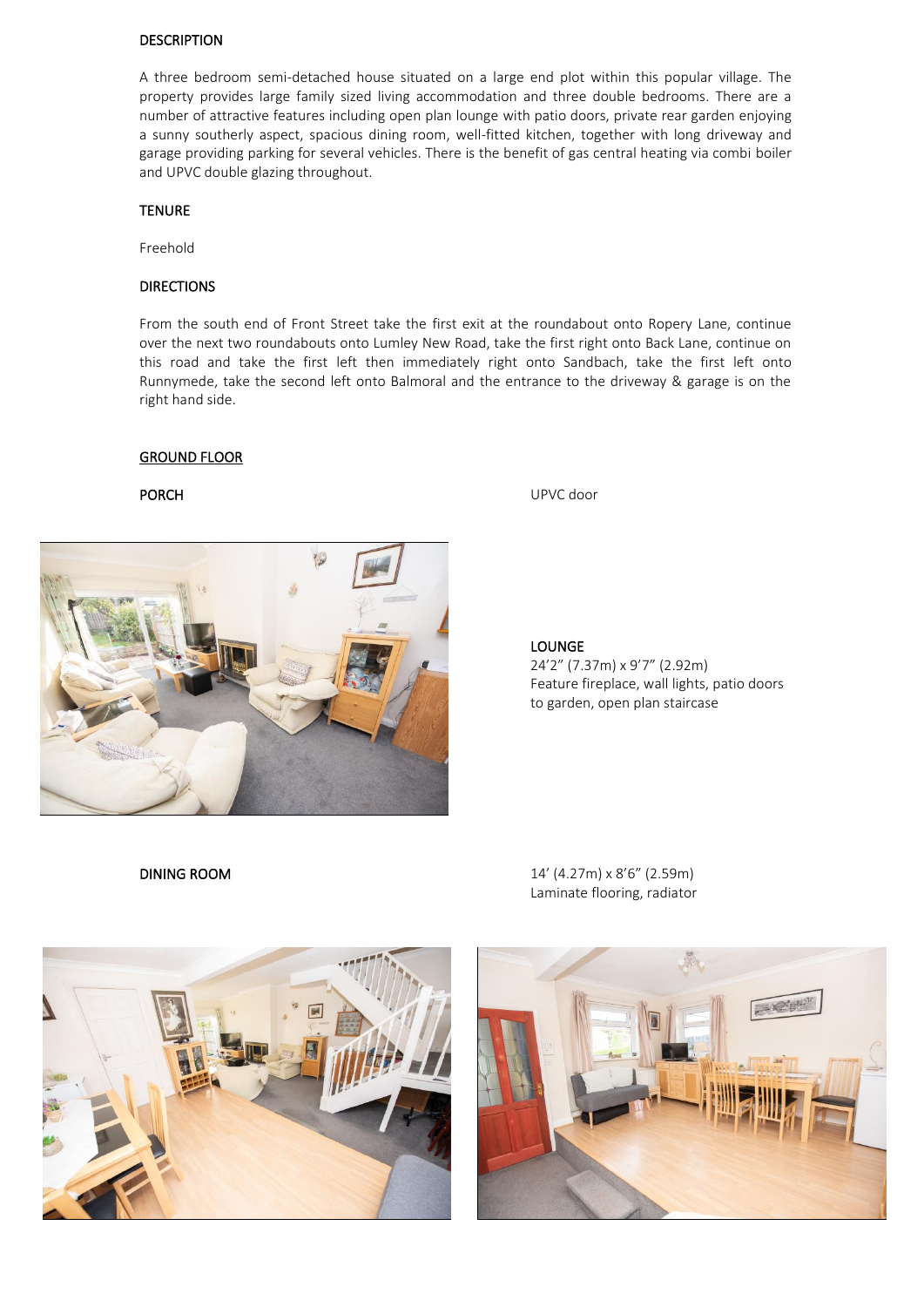# KITCHEN

10'6" (3.20m) x 8' (2.44m) A range of wall & base units, co-ordinating worksurfaces, stainless steel sink unit, mixer tap, integrated hob & oven, cooker hood, plumbed for washer & dishwasher, wine rack, tiled splashbacks, radiator, UPVC door to garden



# FIRST FLOOR



### BEDROOM 1

14'3" (4.34m) x 9'9" (2.97m) A range of fitted wardrobes & dresser, laminate flooring, radiator

# BEDROOM 2

14'3" (4.34m) x 8'2" (2.49m) A range of fitted wardrobes & dresser, roller blind, radiator





BEDROOM 3 9'1" (2.77m) x 7'8" (2.34m) Storage cupboard, roller blinds, radiator